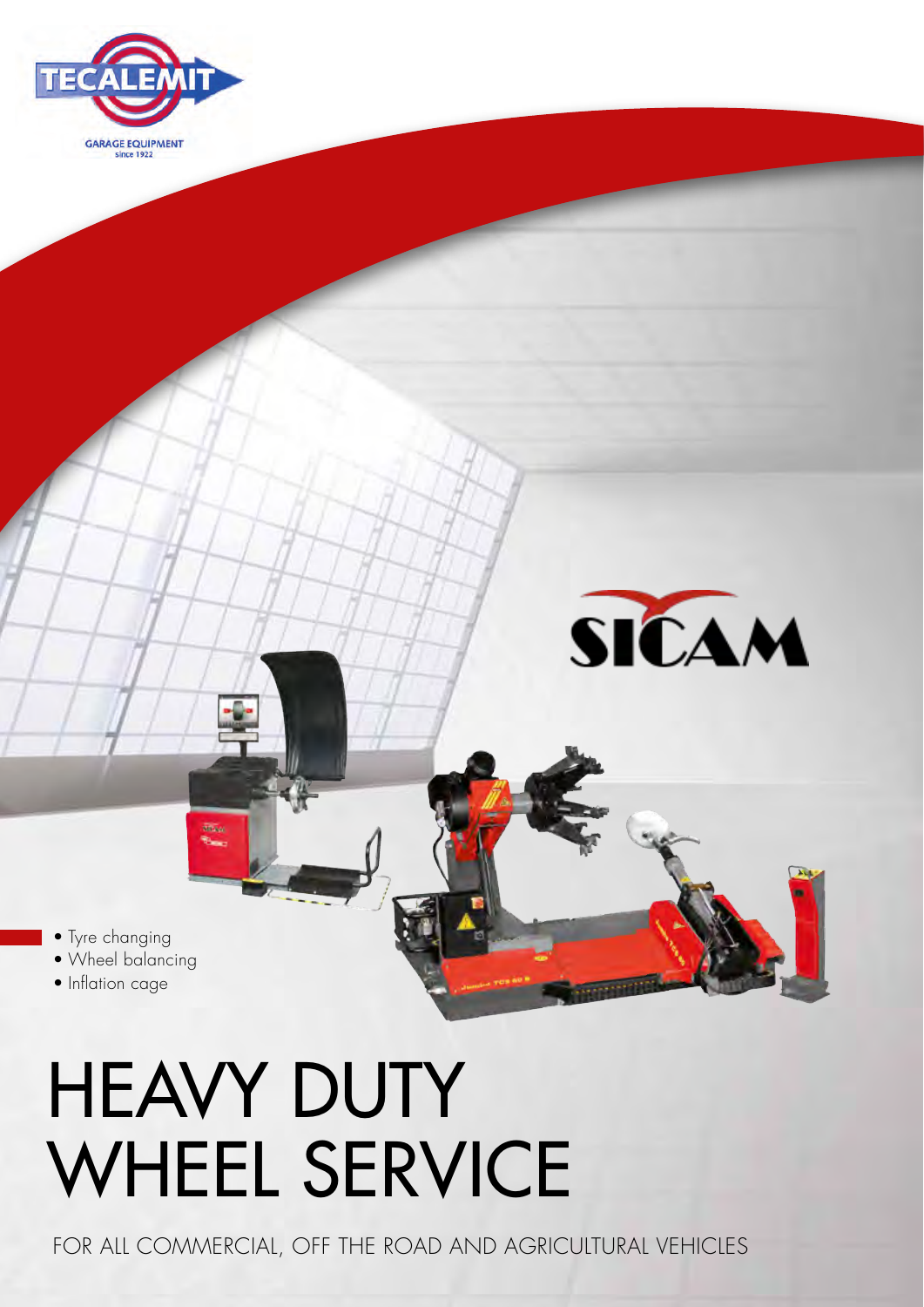### THE RIGHT EQUIPMENT FOR YOUR WORKSHOP NEEDS



\* see technical data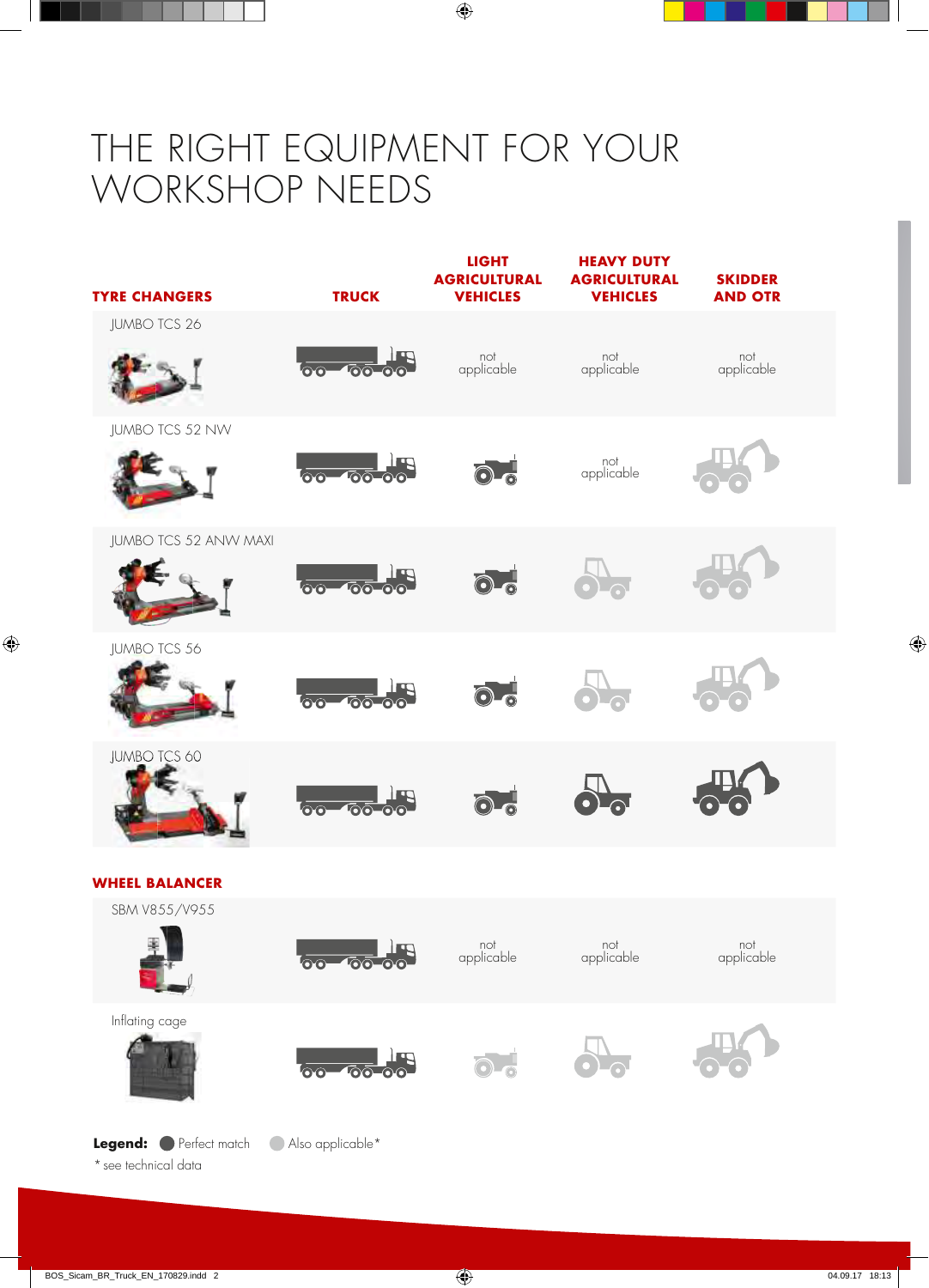### JUMBO TCS 26 AND TCS 52 NW/ 52 ANW MAXI



#### **JUMBO TCS 26**

Truck tyre changer designed to operate with truck wheels up to 26" wheel diameter, fully adjustable to carefully handle the light alloy wheels. TCS 26 sets the benchmark to be the strongest of its segment.

#### **JUMBO TCS 52 NW/52 ANW MAXI**

All trucks plus agricultural and off the road tyre changer up to a wheel width of 810 mm (TCS52 NW) and 1230 mm (TCS 52 ANW MAXI). The best balance between price and performance.

#### **BENEFITS**

- Tool trolley, lifting arm and chuck are controlled by hydraulic system
- 4 jaws universal chuck
- Adjustable hydraulic pressure for light wheels
- Chuck with bi-directional rotation function
- Universal pivoting tool with bead breaker disc and mounting/demounting hook
- Tool arm with quick manual release
- Operated by wired mobile remote control unit
- Small footprint

#### **BENEFITS**

- Tool trolley, lifting arm and chuck are controlled by hydraulic system
- Bead breaking force of 3.7 tonnes
- Clamping capacity up to 40", 60" with extension (accessories)
- Adjustable hydraulic pressure for light wheels
- Chuck with bi-directional rotation function
- Double speed rotation chuck allows safe operation with various wheel sizes
- Universal pivoting tool with bead breaker disc and mounting/demounting hook
- Tool arm with quick manual release
- Special wheels accessories available
- Operated by wired mobile remote control unit

- **New** tool shape: faster tyre extraction and insert
- **New** surface treatment: care of the tyre bead
- **New** disc shape: increased bead breaking performance

Available on JUMBO TCS 52 ANW MAXI, 56 and 60 series.



Supersingle + alloy wheel protection **NEW TOOL**

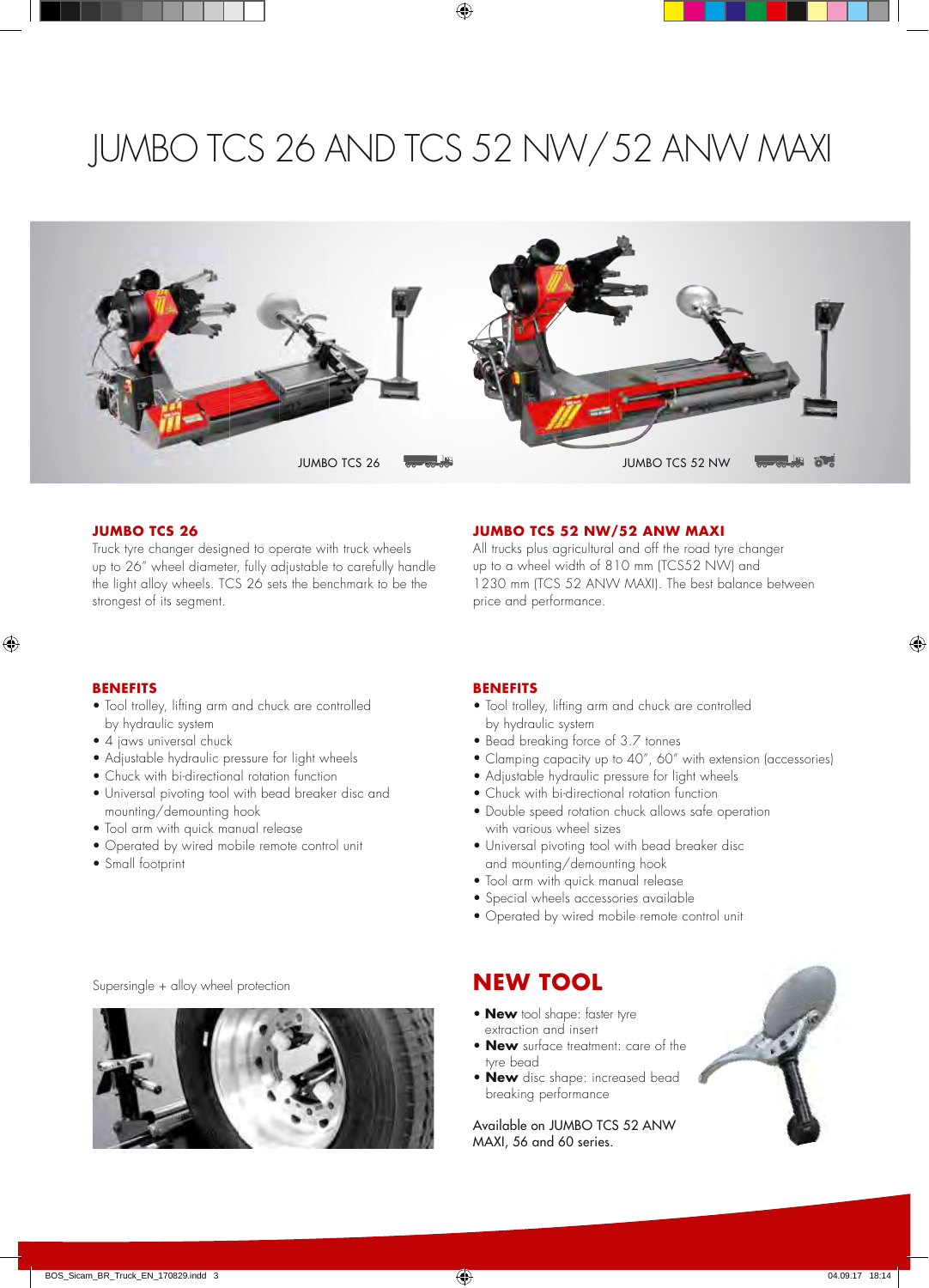### JUMBO TCS 56 AND TCS 60



#### **JUMBO TCS 56 AND TCS 56 R**

Trucks plus agricultural and off the road tyre changer, fast and easy to use. The perfect match between speed and flexibility.

#### **JUMBO TCS 60 AND TCS 60 R**

Agricultural plus off the road tyre changer with an even wider application range. It can also be applied to light trucks, heavy duty trucks, agricultural vehicles, skidder and trailers, wheels.

#### **BENEFITS**

- Movement controlled by hydraulic system.
- Wide working range with a max wheel width capacity of 1190 mm
- Clamping capacity up to 40", 60" with extension (accessories)
- Accurate and safe 6 jaws clamping system (patented)
- Adjustable hydraulic pressure for light wheels
- Chuck with bi-directional rotation function
- Double speed rotation chuck allows safe operation with various wheel sizes
- High performing pivoting tool with bead breaker disc and mounting/demounting hook
- Quick tool set-up fully controlled through the remote unit
- Special wheels accessories available
- Operated by wireless mobile remote control unit (optional) in the "R" variant

### in the "R" variant 6 jaws chuck (patented)



#### **BENEFITS**

- Movement controlled by hydraulic system
- Over 4 tonnes of bead breaker force
- Wide working range with a max wheel width capacity of 1460 mm
- Effective on tyres up to 2.9 meters high and up to 2.8 tonnes heavy
- From side to side with fast function for tool set-up
- Clamping capacity up to 40", 60" with extension (accessories)
- Accurate and safe 6 jaws clamping system (patented)
- Adjustable hydraulic pressure for light wheels
- Chuck with bi-directional rotation function
- Double speed rotation chuck allows safe operation with various wheel sizes
- High performing pivoting tool with bead breaker disc and mounting/demounting hook
- Quick tool set-up fully controlled through the remote unit with tangency positioning (patented)
- Special wheels accessories available
- Operated by wireless mobile remote control unit (optional)



Tool positioning to the wheel center (patented)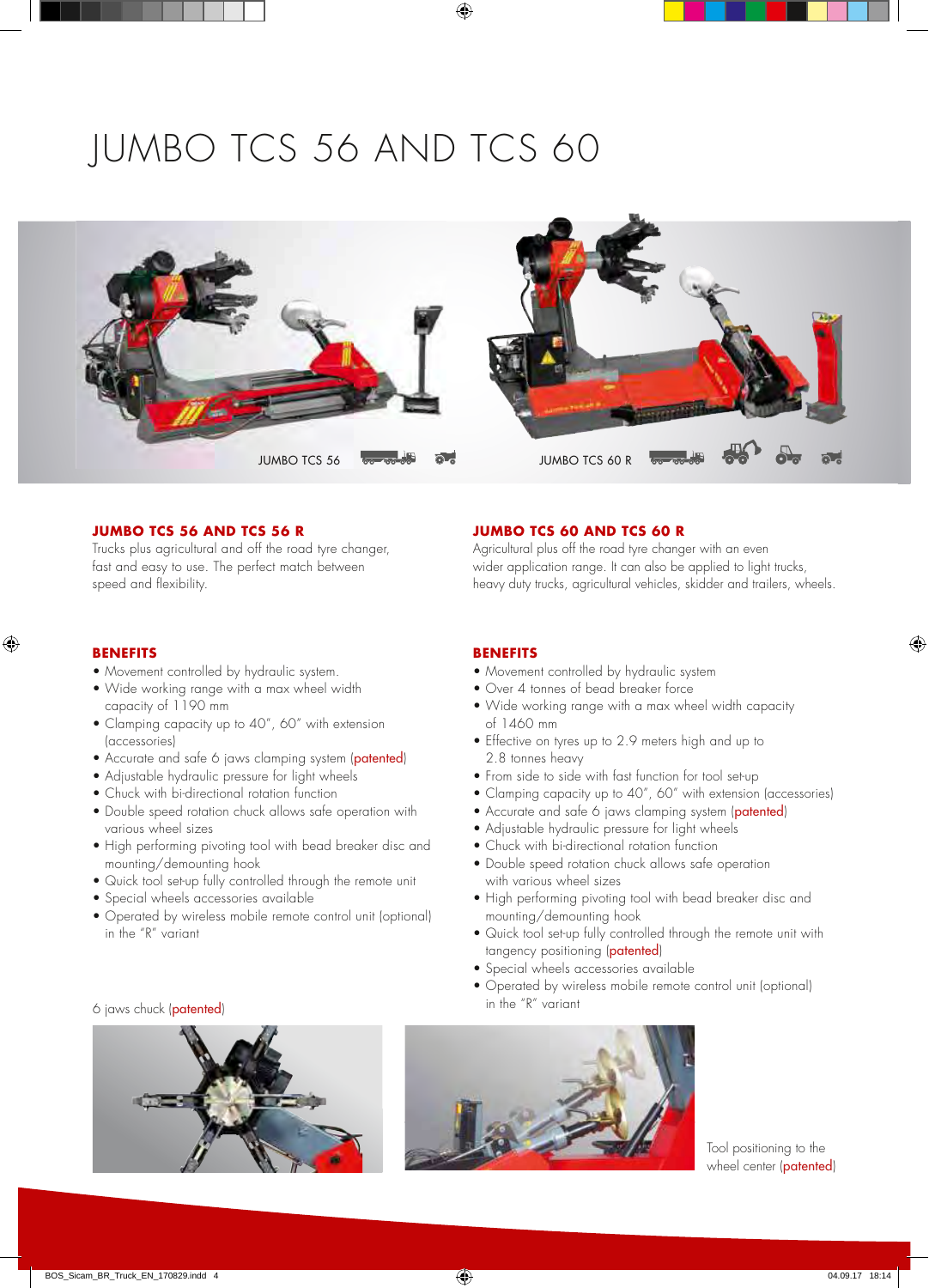### SBM 855/V955 AND INFLATING CAGE



#### **SBM 855/V955 – THE UNIVERSAL WHEEL BALANCER**

Electronic wheel balancers designed to operate on truck, bus, car and motorcycle wheels, with double rotation speed. A wide range of programs and the full scope of delivery make these wheel balancers the most complete in their category.

#### **BENEFITS**

- Truck, car and motorcycle balancing mode
- Efficient: Wide range of balancing programs including ALU: 4 dedicated to truck, 9 to car and 2 to motorcycle wheels
- Menu-guided function keys for data entry and program set-up
- Automatic measurement cycle
- Manual aluminum gauge to position adhesive balancing weights
- Split program
- Static unbalance optimization program
- Pneumatic lift to ease the clamping of heavy wheels up to 160 kg
- Equipped with truck, light truck and passenger car adaptors
- Available with digital display (SBM 855)

#### **INFLATING CAGE – FOR A SAFE INFLATING PROCESS**

The inflation cage is a device that provides an effective solution for the problem of safety during tyre inflation. It allows operation on all types of truck wheels, but can also be used for car and van tyres. The special type of perforated mesh enclosing the structure minimises the shock wave which might be generated due to tyre burst.

#### **ELECTRONIC INFLATING SYSTEM:**

On request, the inflation cage can be equipped with an electronic system which allows a standalone inflating process. The main feature is that once the necessary pressure has been set and the process started, the pressure gauge completes the operation unassisted, leaving the operator free to carry out other tasks.

#### **TUBELESS TYRE INFLATOR:**

On request and in combination with the electronic inflating system or standalone system, the inflating cage can be equipped with a blast inflating system. The side opening allows this operation to be carried out easily inside the box, with no reduction of operator safety.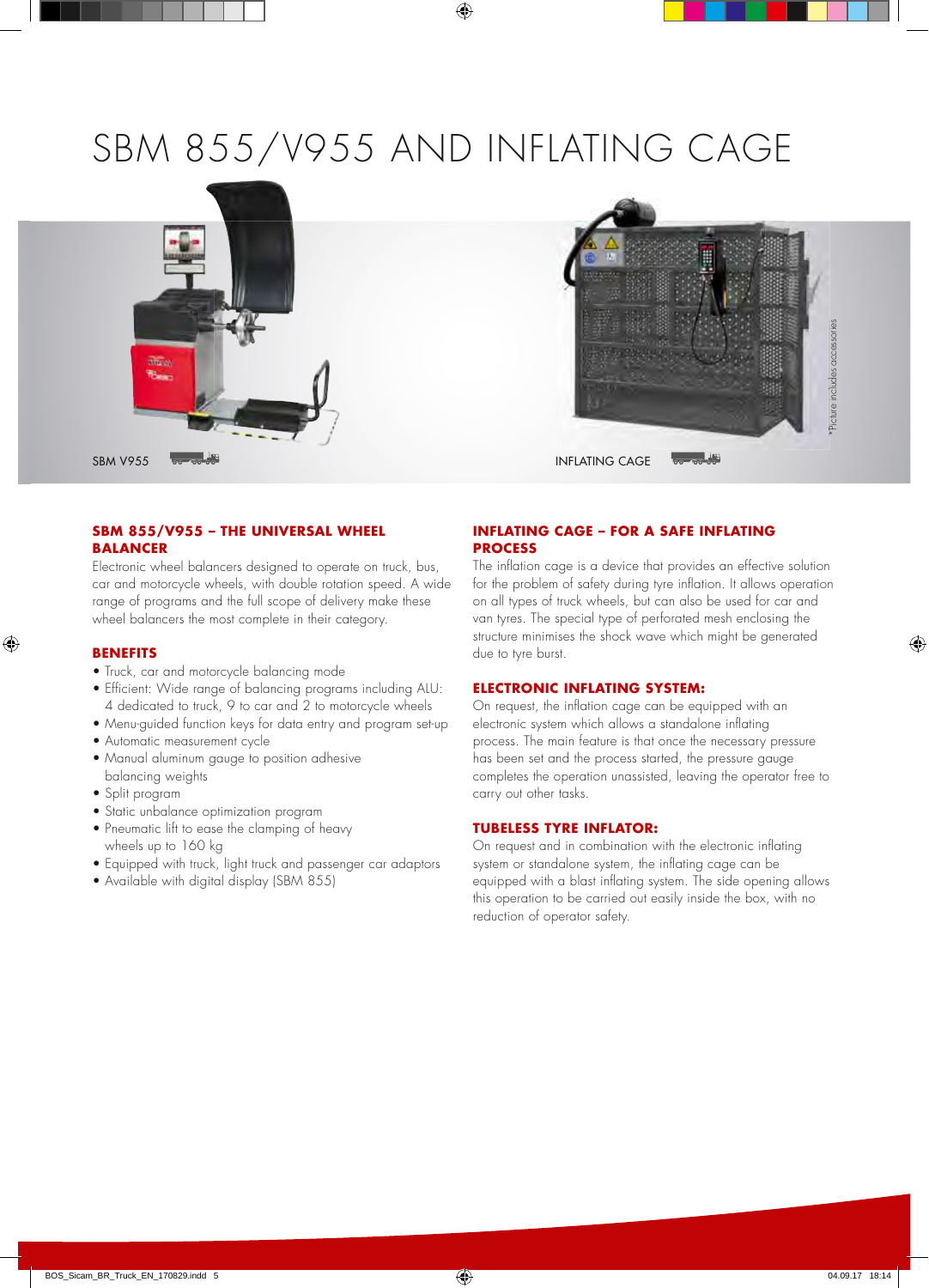## **TECHNICAL DATA**

|                                    | <b>JUMBO TCS 26</b>                                                            | <b>JUMBO TCS 52 NW</b>                                                                   | <b>JUMBO TCS 52</b><br><b>ANW Maxi</b>                              | <b>JUMBO TCS 56 /</b><br><b>TCS 56 R</b>      | <b>JUMBO TCS 60 /</b><br><b>TCS 60 R</b>      |
|------------------------------------|--------------------------------------------------------------------------------|------------------------------------------------------------------------------------------|---------------------------------------------------------------------|-----------------------------------------------|-----------------------------------------------|
| Rim size                           | $14'' - 26''$                                                                  | $14'' - 40''$                                                                            | $14'' - 40''$                                                       | $14'' - 40''$                                 | $14'' - 40''$                                 |
|                                    |                                                                                | $(24" - 60")^*$                                                                          | $(24" - 60")^*$                                                     | $(24'' - 60'')*$                              | $(24'' - 60'')*$                              |
| Min clamping diameter              | $125$ mm                                                                       | 105 mm                                                                                   | 105 mm                                                              | $115$ mm                                      | $115$ mm                                      |
| Max. tyre diameter                 | 1,600 mm                                                                       | 2,290 mm                                                                                 | 2,290 mm                                                            | 2, 280 mm                                     | 2,900 mm                                      |
| Max. tyre width                    | 795 mm                                                                         | 810 mm                                                                                   | 1,230 mm                                                            | 1,190 mm                                      | 1,460 mm                                      |
| Max. wheel weight                  | 1,500 kg                                                                       | 1,200 kg                                                                                 | 1,200 kg                                                            | 1,200 kg                                      | 2,800 kg                                      |
| Max, bead breaker force            | $3.1 +$                                                                        | 3.7t                                                                                     | $3.7 +$                                                             | $3.7 +$                                       | 4.1 <sub>†</sub>                              |
| Hydraulic control<br>unit motor    | $1,5$ Hp                                                                       | $1,5$ Hp                                                                                 | $1,5$ Hp                                                            | $1,5$ Hp                                      | $2,5 - 3,5$ Hp                                |
| Gearbox motor **                   | $2$ Hp                                                                         | $3 - 4$ Hp                                                                               | $3 - 4$ Hp                                                          | $3 - 4$ Hp                                    | $3 - 4$ Hp                                    |
|                                    | Single                                                                         | Double                                                                                   | Double                                                              | Double                                        | Double                                        |
| Chuck rotation speed               | 6 rpm                                                                          | $1V - 4.5$ rpm<br>$2 V - 9$ rpm                                                          | $1V - 4.5$ rpm<br>$2V - 9$ rpm                                      | $1V - 4.5$ rpm<br>$2 V - 9$ rpm               | $1V - 4.5$ rpm<br>$2 V - 9$ rpm               |
| Power supply                       | $1 - 230$ V, 50-60 Hz                                                          | $3 \sim 400$ V, 50-60 Hz $3 \sim 400$ V, 50-60 Hz<br>3~230 V, 50-60 Hz 3~230 V, 50-60 Hz | $3 \sim 400$ V, 50-60 Hz<br>3~230 V, 50-60 Hz<br>$1 - 230$ V, 60 Hz | $3 \sim 400$ V, 50-60 Hz<br>3~230 V, 50-60 Hz | $3 \sim 400$ V, 50-60 Hz<br>3~230 V, 50-60 Hz |
| Air supply                         |                                                                                |                                                                                          |                                                                     | $8/10$ bar                                    |                                               |
| Dimensions $(W \times H \times D)$ | $1,640$ mm $\times$ 1,250 mm $1,900$ mm $\times$ 1,750 mm<br>$\times$ 1,400 mm | $\times$ 1,750 mm                                                                        | 2,150 mm x 1,750 mm<br>x 1,930 mm                                   | 2,150 mm x 1,750 mm<br>$\times$ 1,930 mm      | 2,800 mm x 2,080 mm<br>$\times$ 2,700 mm      |
| Weight                             | 575 kg                                                                         | 882 kg                                                                                   | 947 kg                                                              | 1020 kg                                       | 1750 kg                                       |

\* with extensions

\*\* 3ph variants

|                       | <b>SBM V855/V955</b>                                                           |  |  |
|-----------------------|--------------------------------------------------------------------------------|--|--|
| Rim width             | up to 20"                                                                      |  |  |
| Max, wheel width      | 650 mm                                                                         |  |  |
| Rim diameter          | $10 - 26.5''$                                                                  |  |  |
| Max, wheel diameter   | up to 1,200                                                                    |  |  |
| Max. wheel weight     | 160 kg truck / 70 kg car                                                       |  |  |
| Power supply          | 1-230 V, 50-60 Hz                                                              |  |  |
| Balancing speed       | 100 rpm (truck mode)<br>167 rpm (car mode, 50 Hz)<br>200 rpm (car mode, 60 Hz) |  |  |
| Compressed air supply | $8 - 12$ bar                                                                   |  |  |
| Capacity              | 160 kg                                                                         |  |  |
| Max. height           | 1,950 mm                                                                       |  |  |
| Max. depth            | 1,350 mm                                                                       |  |  |
| Width                 | 2,000 mm                                                                       |  |  |
| Weight                | 183 kg                                                                         |  |  |

|                               | <b>Inflating Cage</b>                             |
|-------------------------------|---------------------------------------------------|
| Weight                        | 166 kg                                            |
| External dimensions (WxHxD)   | 1,600 mm x 1,580 mm<br>$\times$ 800 mm            |
| Internal dimensions (WxHxD)   | $1,500$ mm $\times$ $1,500$ mm<br>$\times$ 700 mm |
| Pression of pneumatic circuit | 10 bar                                            |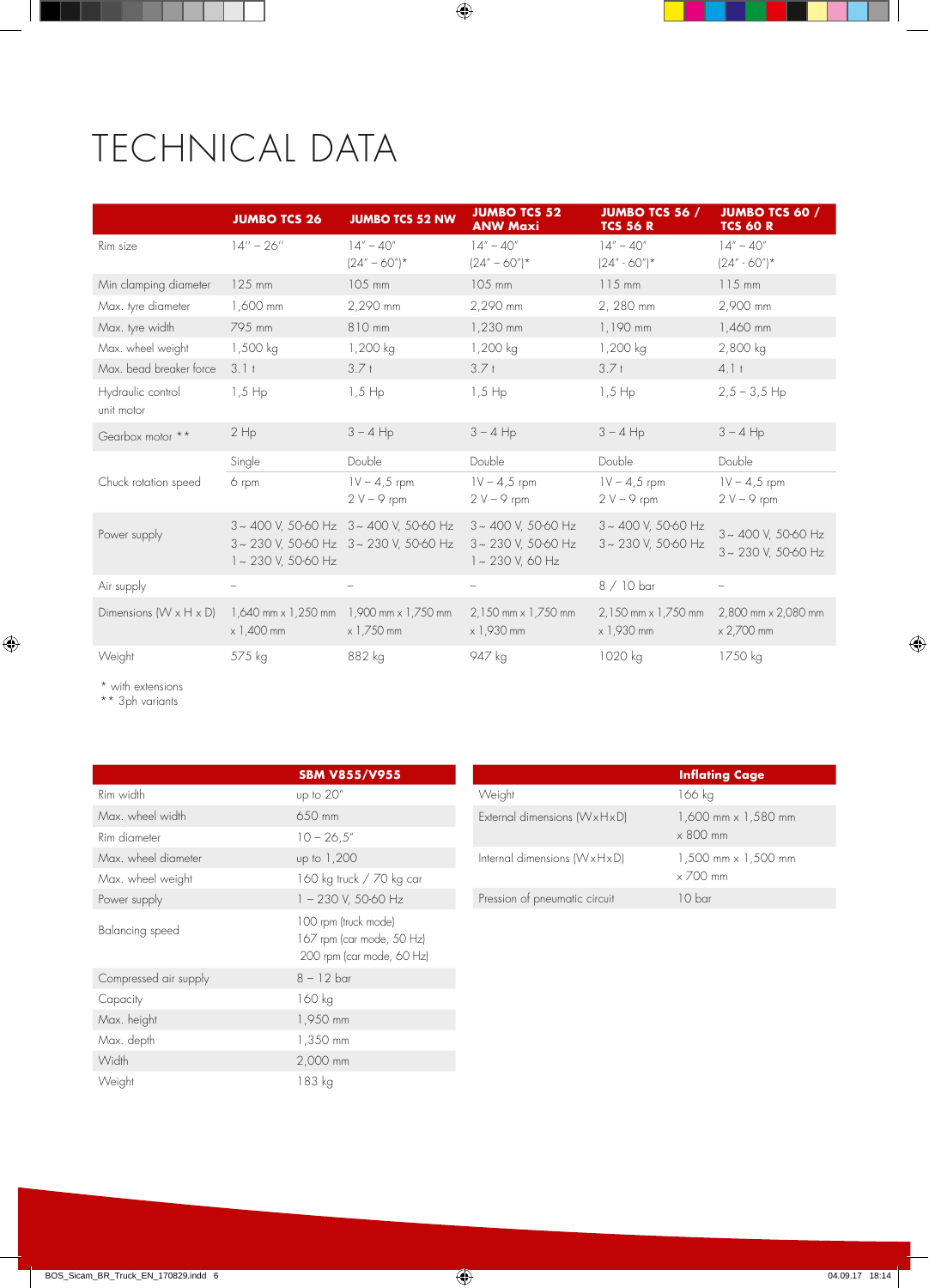### ACCESSORY

#### **FOR TRUCK TYRE CHANGERS**



OTR – Split ring wheels clamp



Tubeless roller



Pneumatic bead depressor

#### **FOR JUMBO TCS 26**



**PN: 1 695 400 139**

Light alloy wheel protection for 26" (4 pcs.)

#### **FOR JUMBO TCS 52 NW**



**PN: 1 695 301 711**

Light alloy wheel protection for 52" (4 pcs.)



Adaptors for thick rims (4 pcs.)

#### **FOR JUMBO TCS 56/TCS 60**



**PN: 1 695 301 575**

Light alloy wheel adaptors 56" (6 pcs.)



**PN: 1 695 301 781**

Center hole adaptor from 80 mm (4 pcs.)



**PN: 1 695 301 712**

Caterpillar adaptors (4 pcs.)



Extension 56" kit (4 pcs.)



**PN: 1 695 301 747** Center hole adaptor from 80 mm

(6 pcs.)



**PN: 1 695 301 681 PN: 1 695 301 606**

Caterpillar adaptors (6 pcs.) Extensions Kit (6 pcs.)





Adaptors for thick rims (6 pcs.)